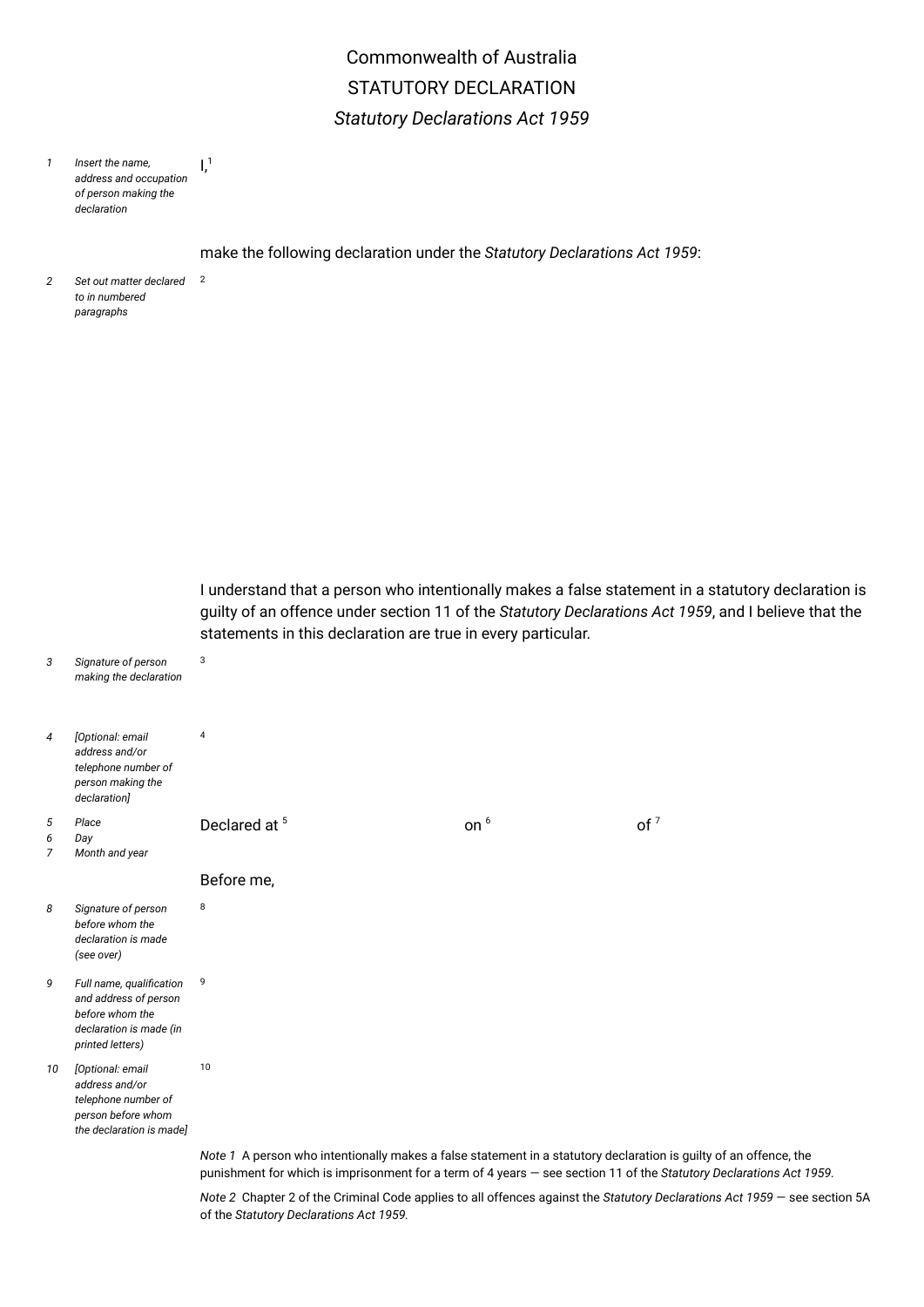## A statutory declaration under the Statutory Declarations Act 1959 may be made before–

(1) a person who is currently licensed or registered under a law to practise in one of the following occupations:

| Architect            | Chiropractor             | Dentist                                                                               |
|----------------------|--------------------------|---------------------------------------------------------------------------------------|
| Financial adviser    | <b>Financial Planner</b> | Legal practitioner                                                                    |
| Medical practitioner | <b>Midwife</b>           | Migration agent registered under<br>Division 3 of Part 3 of the Migration<br>Act 1958 |
| <b>Nurse</b>         | Occupational therapist   | Optometrist                                                                           |
| Patent attorney      | Pharmacist               | Physiotherapist                                                                       |
| Psychologist         | Trade marks attorney     | Veterinary surgeon                                                                    |

(2) a person who is enrolled on the roll of the Supreme Court of a State or Territory, or the High Court of Australia, as a legal practitioner (however described); or

- (3) a person who is in the following list:
- Accountant who is:
	- a) a fellow of the National Tax Accountants' Association; or
	- b) a member of any of the following:
		- i. Chartered Accountants Australia and New Zealand;
		- ii. the Association of Taxation and Management Accountants;
		- iii. CPA Australia;
		- iv. the Institute of Public Accountants
- Agent of the Australian Postal Corporation who is in charge of an office supplying postal services to the public
- APS employee engaged on an ongoing basis with 5 or more years of continuous service who is not specifed in another item in this list
- Australian Consular Officer or Australian Diplomatic Officer (within the meaning of the Consular Fees Act 1955)
- Bailiff
- Bank officer with 5 or more continuous years of service
- Building society officer with 5 or more years of continuous service
- $\bullet$  Chief executive officer of a Commonwealth court
- Clerk of a court
- Commissioner for Affidavits
- Commissioner for Declarations
- Credit union officer with 5 or more years of continuous service
- Employee of a Commonwealth authority engaged on a permanent basis with 5 or more years of continuous service who is not specifed in another item in this list
- Employee of the Australian Trade and Investment Commission who is:
	- a) in a country or place outside Australia; and
	- b) authorised under paragraph 3 (d) of the Consular Fees Act 1955; and
	- c) exercising the employee's function at that place
- Employee of the Commonwealth who is:
	- a) at a place outside Australia; and
	- b) authorised under paragraph 3 (c) of the Consular Fees Act 1955; and
	- c) exercising the employee's function at that place
- Engineer who is:
	- a) a member of Engineers Australia, other than at the grade of student; or
	- b) a Registered Professional Engineer of Professionals Australia; or
	- c) registered as an engineer under a law of the Commonwealth, a State or Territory; or
	- d) registered on the National Engineering Register by Engineers Australia